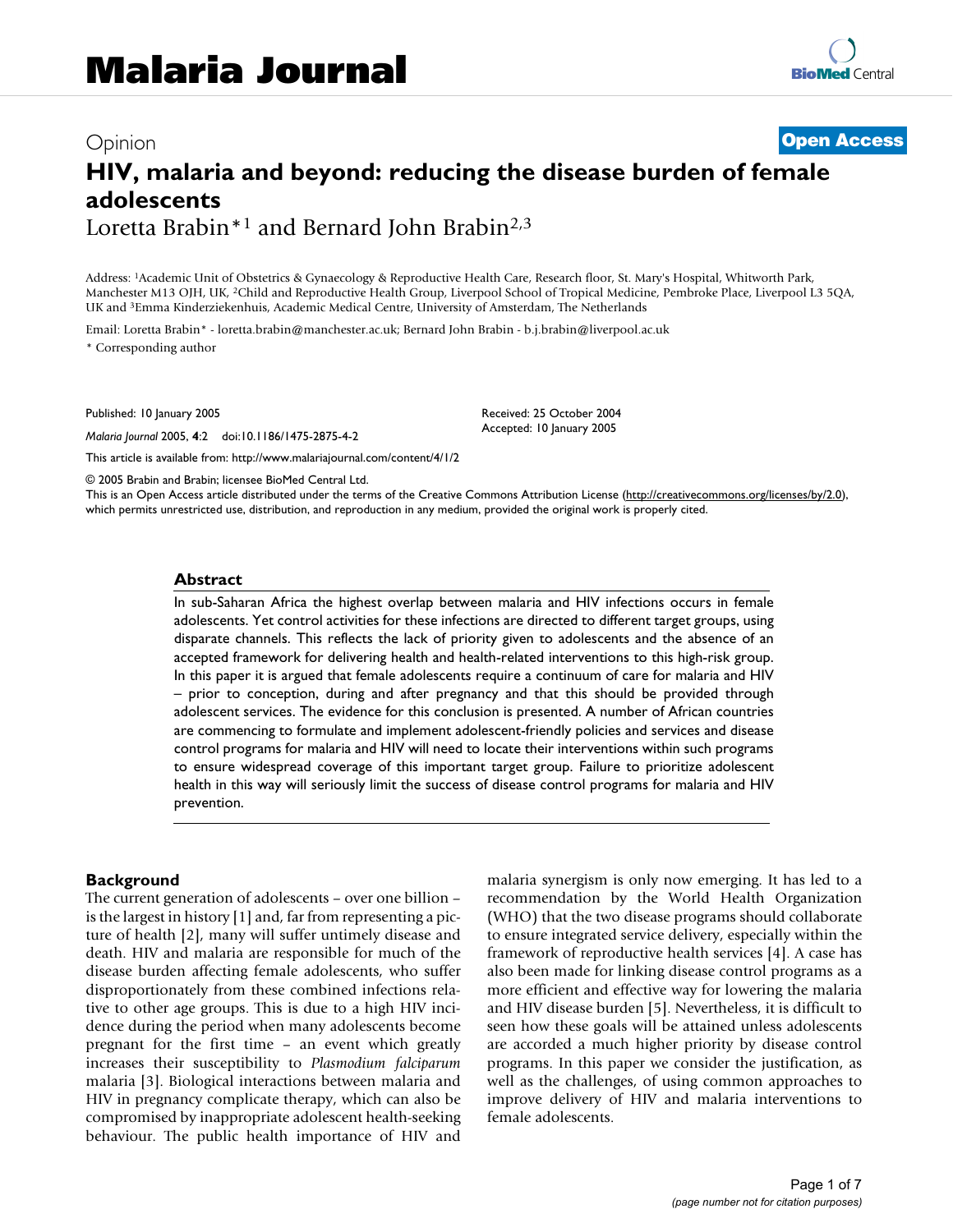# *HIV and malaria burden in pregnant and non-pregnant adolescents*

Prevalence estimates for HIV infection [1] for 35 sub-Saharan African countries, for young males and females (15–24 years), are shown in Figure [1](#page-2-0). Estimations are often derived from sentinel surveillance of women attending antenatal care (ANC) and tend to overestimate prevalence in adolescents due to the selection of sexually active [6] and less-educated groups [7]. Accepting this bias, in every country, listed HIV prevalence is two to three times higher among females than males. Having an older male partner is associated with a modest increased HIV risk [8] but probably does not explain a sex difference that occurs uniformly across all countries and cultures and at all levels of HIV endemicity. In Rakai, Uganda, only 12.4% of HIV cases in 15–19 year olds was attributed to relationships with men 10 years older [9]. Other sexually transmitted infections (STIs) increase susceptibility to HIV but do not account for the sex difference [10]. Host biological factors may be critical [11]. Sexual maturation takes several years to complete, but menarche is delayed amongst socio-disadvantaged girls, and many will be sexually active before biological maturation is complete. Interventions that delay the onset of sexual activity could reduce exposure at a time of peak biological susceptibility to HIV and highest risk of malaria in pregnancy.

Malaria is an important cause of adolescent hospital admissions in many sub-Saharan African countries with stable malaria transmission [12]. Malaria mortality in African adolescents (both sexes) aged 10–14 years has been estimated at over 45,000 deaths per annum [13]. The highest prevalence of *P. falciparum* infection after childhood is also in young, mostly adolescent, women. Data from Malawi (Table [1\)](#page-3-0) shows that non-pregnant and pregnant adolescents had significantly higher parasite rates than women above 19 years. Primigravidae also have a markedly increased susceptibility to malaria [3]. Young age and nulliparity in the same individual lead to greatly increased malaria risk. This partly relates to reduced acquisition of acquired malaria immunity in young individuals [14] as well as the lack of parity-specific malaria immunity acquired during the first pregnancy [15]. Risk factors for symptomatic malaria in adolescents have not been studied, but both symptomatic and asymptomatic malaria infection will contribute to the development of adolescent and newborn anaemia [16]. HIV infection increases *P. falciparum* prevalence during pregnancy and this is marked during the first pregnancy [17,18], which in Africa, is nearly always in adolescence.

# *HIV and malaria interventions during adolescence*

For both HIV and malaria there are effective interventions for disease control. HIV and malaria frequently occur in the same African populations and the same individuals,

yet control activities are directed to different target groups, using different channels. Adolescent HIV prevention, with its focus on behavioural change, has taken place largely outside conventional health settings. Few HIV strategies have been directed at pregnant adolescents and/or their partners – an omission noted by a WHO Technical Consultation on married adolescents [19]. In some African countries, by the age of 19 years, half of all female adolescents were in marital or permanent consensual unions [9] that will almost certainly lead to pregnancy. In contrast, malaria control efforts for women have focused on pregnancy, but not on adolescents and certainly not on adolescents before they become pregnant. As a result, in many sub-Saharan African settings, adolescents are often parasitaemic and anaemic when they first become pregnant. The problem is that currently no overall strategy for adolescent health has been approved for most African countries. The burden of infection and disease among adolescents is of sufficient magnitude that a way must be found to provide services to this population. The existence of an appropriate strategy would allow both HIV and malaria interventions to be delivered within a common framework.

In traditional cultures, menarche often marks the transition from childhood to adulthood because it signifies reproductive potential. Nevertheless, adolescence is a physical process that takes a number of years and is usually completed by the late teens. This developmental process should be encompassed within health care provision. Pregnancy may punctuate that process, but during it, the adolescent continues to grow physically and mentally [20]. Strategies to reduce adolescent malaria or HIV should, therefore, provide a continuum of care – before conception, during and after pregnancy – encompassing appropriate information, preventive and curative services. For prevention, adolescents need access to condoms and bednets, information on how to use them and, when and where to go to deal with infection. Services must be available for infection monitoring and treatment, including HIV testing and drug therapy for malaria, anaemia and HIV-related opportunistic infections.

System improvements may not be strictly about adolescent health services, but about support for ANC. Adolescents need good access to pregnancy care and this includes attendance for early pregnancy assessment and screening for HIV and other sexually transmitted infections (STIs). ANC presents an opportunity for HIV prevention, support for discordant couples and care and referral for HIVinfected adolescents. Early assessment is important as the HIV positive individual needs to plan for anti-retroviral treatment (ART) at delivery to prevent mother-to-child transmission. It is also important for malaria control in pregnancy. Intermittent preventive antimalarial treatment (IPT) is the key malaria prevention policy that improves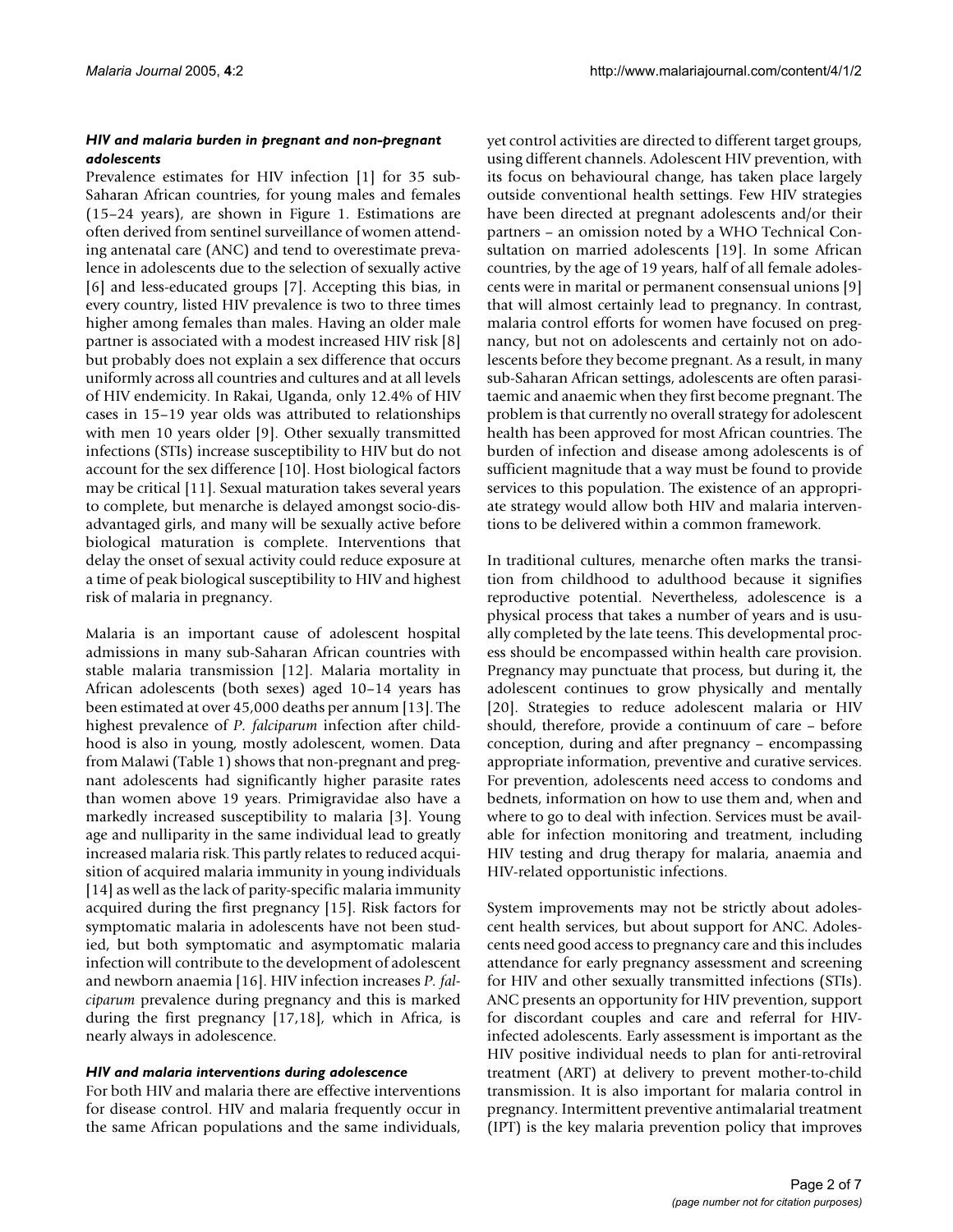<span id="page-2-0"></span>

|                                      |            |              | <b>HIV Prevalence %</b>  |          |    |    |    |
|--------------------------------------|------------|--------------|--------------------------|----------|----|----|----|
|                                      |            |              |                          | ·Female· |    |    |    |
|                                      |            |              | $\lq$ Male $\rightarrow$ |          |    |    |    |
|                                      |            | Male Female  | 10                       | 20       | 30 | 40 | 50 |
| Swaziland                            | 15.3       | 39.5         |                          |          |    |    |    |
| Lesotho                              | 17.4       | 38.1         |                          |          |    |    |    |
| <b>Botswana</b>                      | 16.1       | 37.5         |                          |          |    |    |    |
| Zimbabwe                             | 12.4       | 33.3         |                          |          |    |    |    |
| South Africa                         | 10.7       | 25.7         |                          |          |    |    |    |
| Namibia                              | 11.1       | 24.3         |                          |          |    |    |    |
| Zambia                               | 8.1        | 21.0         |                          |          |    |    |    |
| Kenya                                | 6.0        | 15.6         |                          |          |    |    |    |
| Malawi                               | 6.3        | 14.9         |                          |          |    |    |    |
| Mozambique                           | 6.1        | 14.7         |                          |          |    |    |    |
| Central African Republic<br>Cameroon | 6.9<br>5.4 | 13.5<br>12.7 |                          |          |    |    |    |
| Rwanda                               | 4.9        | 11.2         |                          |          |    |    |    |
| <b>Burundi</b>                       | 5.0        | 11.0         |                          |          |    |    |    |
| <b>Burkina Faso</b>                  | 4.0        | 9.8          |                          |          |    |    |    |
| Cote d'Ivoire                        | 2.9        | 8.4          |                          |          |    |    |    |
| United Republic of Tanzania          | 3.6        | 8.0          |                          |          |    |    |    |
| Congo Republic                       | 3.3        | 7.8          |                          |          |    |    |    |
| Ethopia                              | 4.4        | 7.8          |                          |          |    |    |    |
| Sierra Leone                         | 2.5        | 7.6          |                          |          |    |    |    |
| Togo                                 | 2.0        | 5.9          |                          |          |    |    |    |
| Congo Democratic Republic            | 2.9        | 5.9          |                          |          |    |    |    |
| Nigeria                              | 3.0        | 5.9          |                          |          |    |    |    |
| Angola                               | 2.2        | 5.7          |                          |          |    |    |    |
| Uganda                               | 2.0        | 4.7          |                          |          |    |    |    |
| Eritrea                              | 2.8        | 4.3          |                          |          |    |    |    |
| Chad                                 | 2.4        | 4.3          |                          |          |    |    |    |
| <b>Benin</b>                         | 1.2        | 3.8          |                          |          |    |    |    |
| Sudan                                | 1.1        | 3.1          |                          |          |    |    |    |
| Ghana                                | 1.4        | 3.0          |                          |          |    |    |    |
| Guinea-Bissau                        | 1.1        | 3.0          |                          |          |    |    |    |
| Mali                                 | 1.4        | 2.1          |                          |          |    |    |    |
| Gambia                               | 0.5        | 1.3          |                          |          |    |    |    |
| Senegal                              | 0.2        | 0.5          |                          |          |    |    |    |
| Madagascar                           | 0.07       | 0.24         |                          |          |    |    |    |

## Female and male HIV prevalence among young pe **Figure 1** ople 15–24 years of age in sub-Saharan Africa

Female and male HIV prevalence among young people 15–24 years of age in sub-Saharan Africa. Compiled from UNFPA1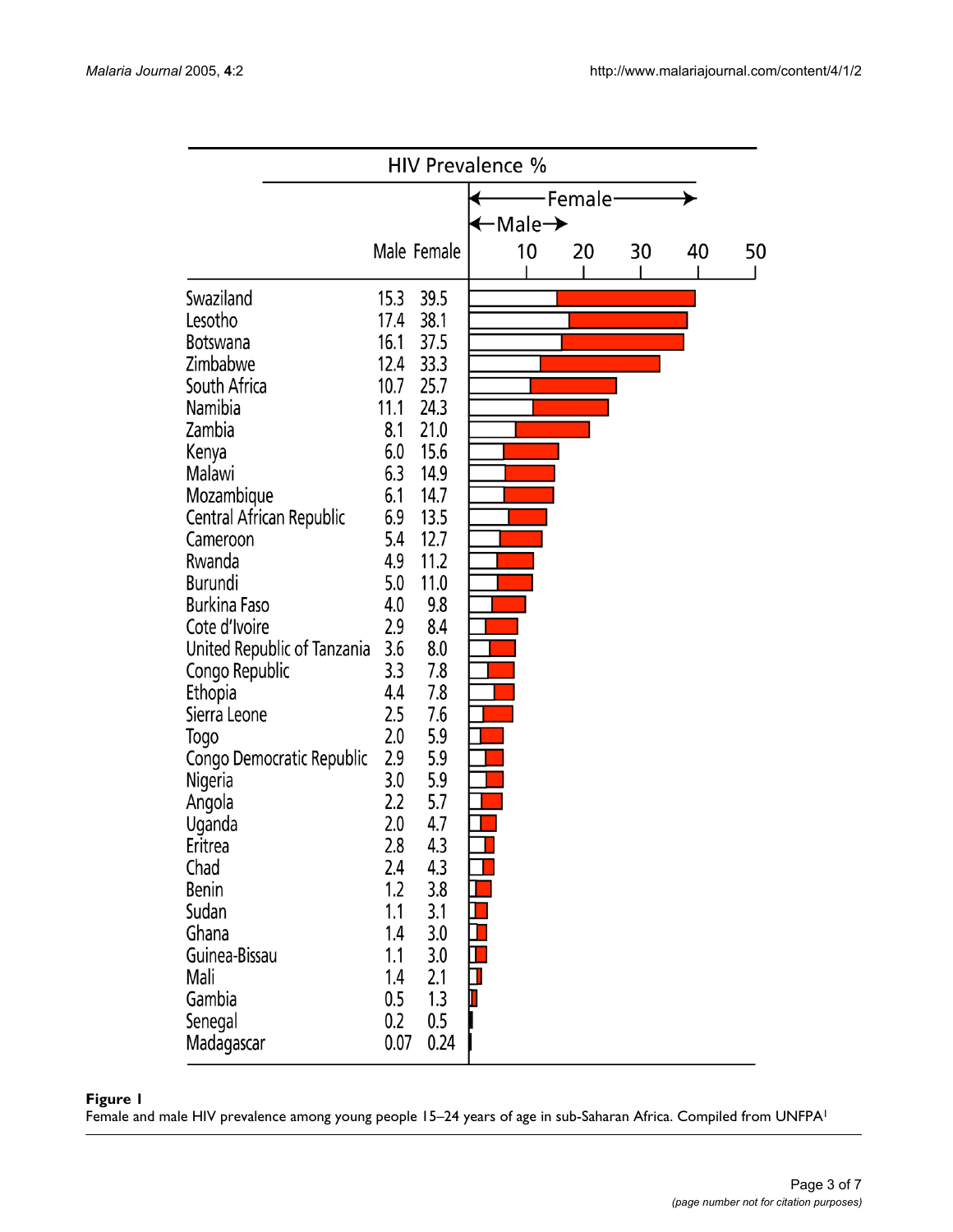| Adolescent   |             | <b>Adult</b> |            |
|--------------|-------------|--------------|------------|
| Non-Pregnant | Pregnant*   | Non-Pregnant | Pregnant*  |
| % (n)        | % (n)       | % (n)        | % (n)      |
| 41.4(29)†    | 45.9 (122)‡ | 20.3(74)     | 35.4 (345) |

<span id="page-3-0"></span>**Table 1: Malaria prevalence in non-pregnant and pregnant adolescents and adults in the Shire Valley, Malawi**

\* At delivery. Includes women who had received anti-malarials during pregnancy

† Difference with non-pregnant adults  $\chi^2$  = 4.8; p = 0.028

 $\ddagger$  Difference with pregnant adults  $\chi^2$  = 4.3; p = 0.04

birthweight outcomes and reduces pregnancy anaemia [21]. Its effectiveness depends on the prevalence of HIV infection [22]. It also depends on adherence to the treatment regimen. Coverage with the standard two dose intermittent sulphadoxine-pyrimethamine preventive malaria treatment was lower in younger adolescents in the Shire Valley, Malawi ≤ 17 years, 35.1% versus 18-19 years, 53.7%; p = 0.028, Verhoeff, personal communication), and more than half of all pregnant adolescents received inadequate antimalarial treatment. This demonstrates the importance of pre-conceptual malaria health education for girls. Adolescent mothers need instruction on how to recognize and respond to infant malaria infection and encouragement for using bednets for themselves and their babies.

A major challenge for malaria control is to improve adolescent health prior to the first pregnancy. For non-pregnant adolescents there are several conundrums. On account of drug resistance, malaria combination therapy with artemisinin derivatives is being introduced into an increasing number of sub-Saharan African countries. Artemisinin may be foeto-toxic and should be avoided, except for symptomatic infections with multi-drug resistant malaria, in the first trimester of pregnancy [23]. Inadvertent use or self-treatment by adolescent girls could frequently occur in early pregnancy, before they recognise their pregnancy. The issue of pregnancy testing adolescent girls before treatment with potentially foeto-toxic drugs will need to be considered.

A further issue is that the benefits of IPT extend to pregnant but not nulliparous adolescents who may be anaemic or parasitaemic at the start of their pregnancy. The use of permethrin-treated bednets would protect against anaemia and parasitaemia during the first trimester, but adolescent pregnant girls and their newborns are the least likely to be net users [24].

### *Reaching the target population*

The growing literature on adolescent-friendly health services shows that adolescents have substantial concerns about the delivery of interventions through health services [25]. Almost universally, adolescents complain of lack of information, confidentiality issues and judgmental attitudes of service providers. There may be barriers of physical inaccessibility, service fees and non-supportive community attitudes. A WHO consultation in Africa concluded that adolescents had "a right to access health services that can protect them from HIV/AIDS and from other threats to their health and well-being, and that these services should be made adolescent friendly" [26]. A WHO Global Consultation on Adolescent Friendly Health Services stated that government ministries should take appropriate action to ensure service provision for adolescents, taking into account cost, epidemiological factors and national health priorities [27]. The role of non-governmental organizations and the private sector in spearheading adolescent projects was acknowledged, but alone, these organizations cannot obtain sufficient coverage of the adolescent population to substantially reduce the HIV and malaria burden. Governments and disease control programs must also consider training health care providers and modifying service delivery, so as to reduce barriers to adolescent uptake.

The only country in Africa that has scaled up adolescent health services is South Africa [28]. The South African National Adolescent-Friendly Clinic Initiative has strengthened the public health sector's ability to respond to adolescent health needs by building capacity and establishing good clinical services which, eventually, will be maintained by district and provincial health authorities. It has demonstrated that an adolescent strategy is achievable if there is political will. The South African approach may not be suitable or affordable for lower income countries. Well-focused services, training of key staff at selected sites, outreach preventive services and good quality, adolescentoriented ANC are potential service reconfigurations that could be used to extend coverage and increase uptake of both HIV and malaria interventions without creating a separate adolescent service.

What about young men? Available evidence suggests that young men are not attracted to clinic services which are perceived as "female "spaces [29]. In Ghana, for example,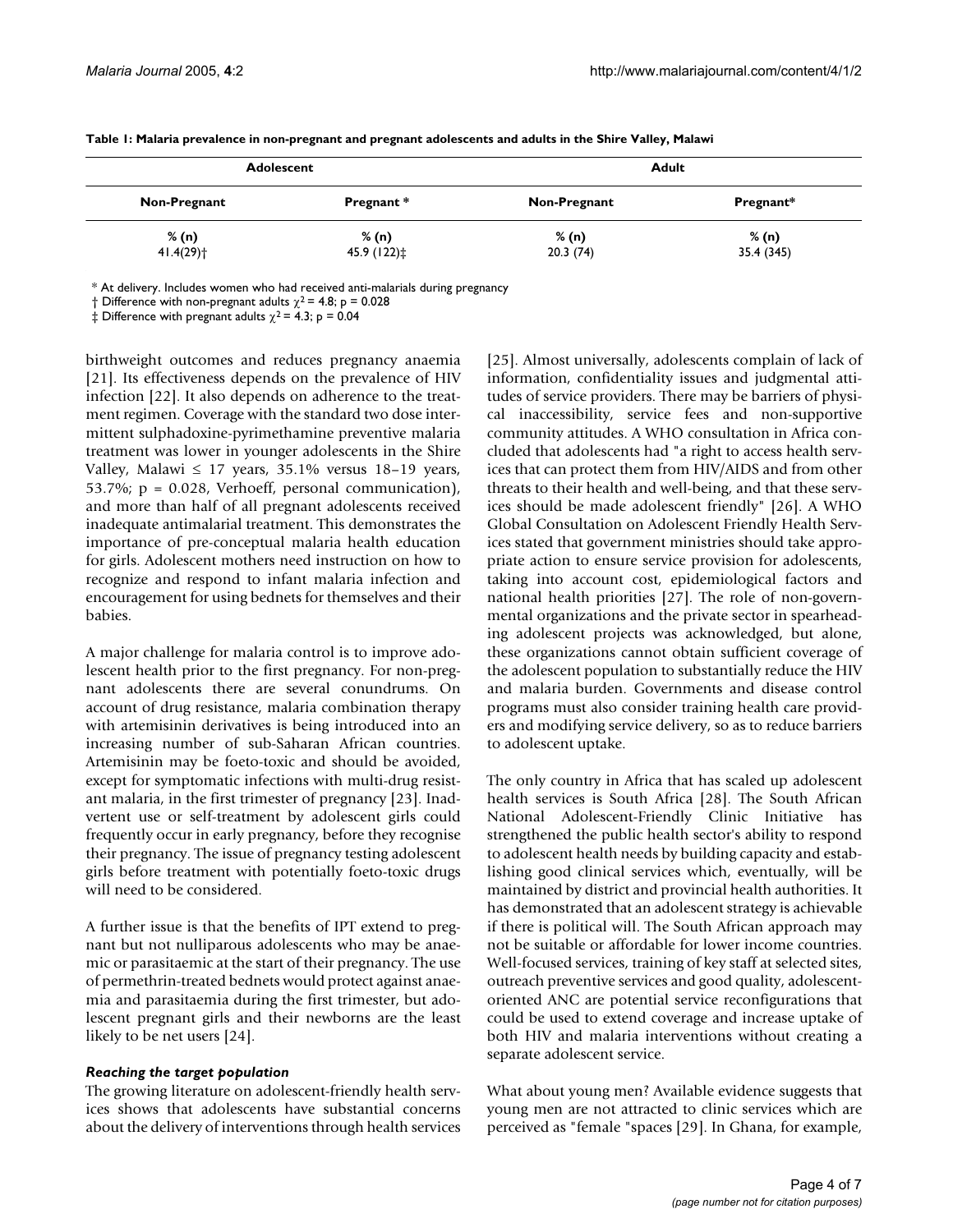76–89% of all adolescent clinic users were female [30]. Malaria is a reproductive health issue for females, but not for males, and the disease burden of both malaria and HIV infections is much lower in young males. Adolescent females require more health-service based care than males, and this should be reflected in service configuration.

# *Creating an enabling environment to promote adolescent access to HIV and malaria interventions*

Behavioural change, including appropriate health-seeking practices, is essential for disease reduction. A decline in HIV prevalence amongst adolescents has been reported from Zambia [7], Uganda [31,32] and Tanzania [33] and is attributed to changes in sexual behaviour. In Zambia, between 1996 and 1999, urban adolescent males reported less frequent sexual activity, fewer partners and were more likely to have used a condom at the last sexual encounter. Changes in these indices were less marked, or even deteriorated, among rural female adolescents [7]. Whether behaviour change is the result of HIV programme interventions or other factors is unclear. Recent surveys in sub-Saharan Africa reported that higher female education was associated with lower HIV prevalence and lack of schooling with higher HIV incidence [6] and lower condom use [34]. In western Uganda the proportion of illiterate women fell from 41.6% to 24.6% over six years and may have facilitated behavioural changes, but this link has been little investigated. Illiterate females are likely to be young and married, and to be in a situation where they cannot reduce frequency of intercourse, negotiate condom use or delay having children [19]. In a large pregnancy study in southern Malawi, 73% of 469 nulliparous adolescents were illiterate [35]. They made significantly fewer ANC visits, were less likely to have a supervised delivery and had a higher risk of low birthweight. Reducing illiteracy and increasing educational and vocational opportunities for female adolescents may be critical enabling actions to promote risk reduction, to enhance their social status and to decrease female vulnerability. [36]

# *Developing policies to support HIV and malaria control for female adolescents*

Few developing countries have well-defined policies for delivering care to the non-pregnant or pregnant adolescent, especially for sexual health. Existing malaria guidelines also do not mention adolescents specifically [12].

An important aspect is the issue of the adolescent's right to sexual and reproductive information and services vis à vis the legitimate rights of parents to act in the best interests of a child, and the health care provider's right to work within the law. These are issues of consent and confidentiality for adolescents considered "minors" and under parental control, or wives under their husband's or husband's family's jurisdiction. When these issues are ignored, adolescents cannot be assured of confidentiality, and health workers are neither bound, nor protected by, the legal system. Rights established in law, or by signed Conventions (eg Convention of the Rights of the Child), may not be implemented. Health policy falls down because it is not explicit about the vulnerability of female adolescents and does not challenge cultural and social norms that can perpetuate the disease burden. Similarly, encouragement for improving female literacy and education may be lacking, reducing the supportive environment for promoting uptake of adolescent health services and safer sex. Advocacy is essential to co-ordinate law, custom and health practice. At another level, it is important to acknowledge that interventions for female adolescents raise ethical issues that are avoided when they are excluded from care. The policy of avoiding treatment of adolescent girls (and adult women) because they might be in the first trimester of pregnancy, raises issues of gender discrimination and has been a serious issue for parasitic disease control programs [37]. Reducing the necessity for first trimester treatments for malaria can be achieved by increasing efforts to redress the malaria burden prior to pregnancy, but this requires reconfiguring service delivery. HIV-positive adolescents who are at the start of their sexual and reproductive lives might be prioritized to receive anti-retroviral therapy, but their relative poverty and lack of social status may lead to their exclusion from access to this intervention.

# **Conclusions**

For both HIV and malaria, although interventions are available to reduce the disease burden, adolescents are not prioritized. Effective policies and services are needed to reduce the substantial disease burden they experience from these infections. To secure this goal, concerted action across HIV and malaria disease control programs is required. This will reinforce support for adolescent programs rather than weakening them by multiple separate activities, which can confuse implementation. A schedule of activities is required that is reinforced by other systems (e.g. education) to facilitate embedding it into a way of life. These issues need to be addressed head-on by the adolescent health community to achieve the focus needed, and to establish the realistic steps forward. In the short term, developing services to deliver HIV and malaria interventions can act as a catalyst for addressing broader adolescent health service needs. In the medium-term adolescent-friendly health services provide the required platform for the evaluation and delivery of future vaccines and drug therapies for HIV, malaria [38] and other diseases. In the longer term an inter-sectoral adolescent strategy provides a basis for breaking the cycle of maternalchild ill health.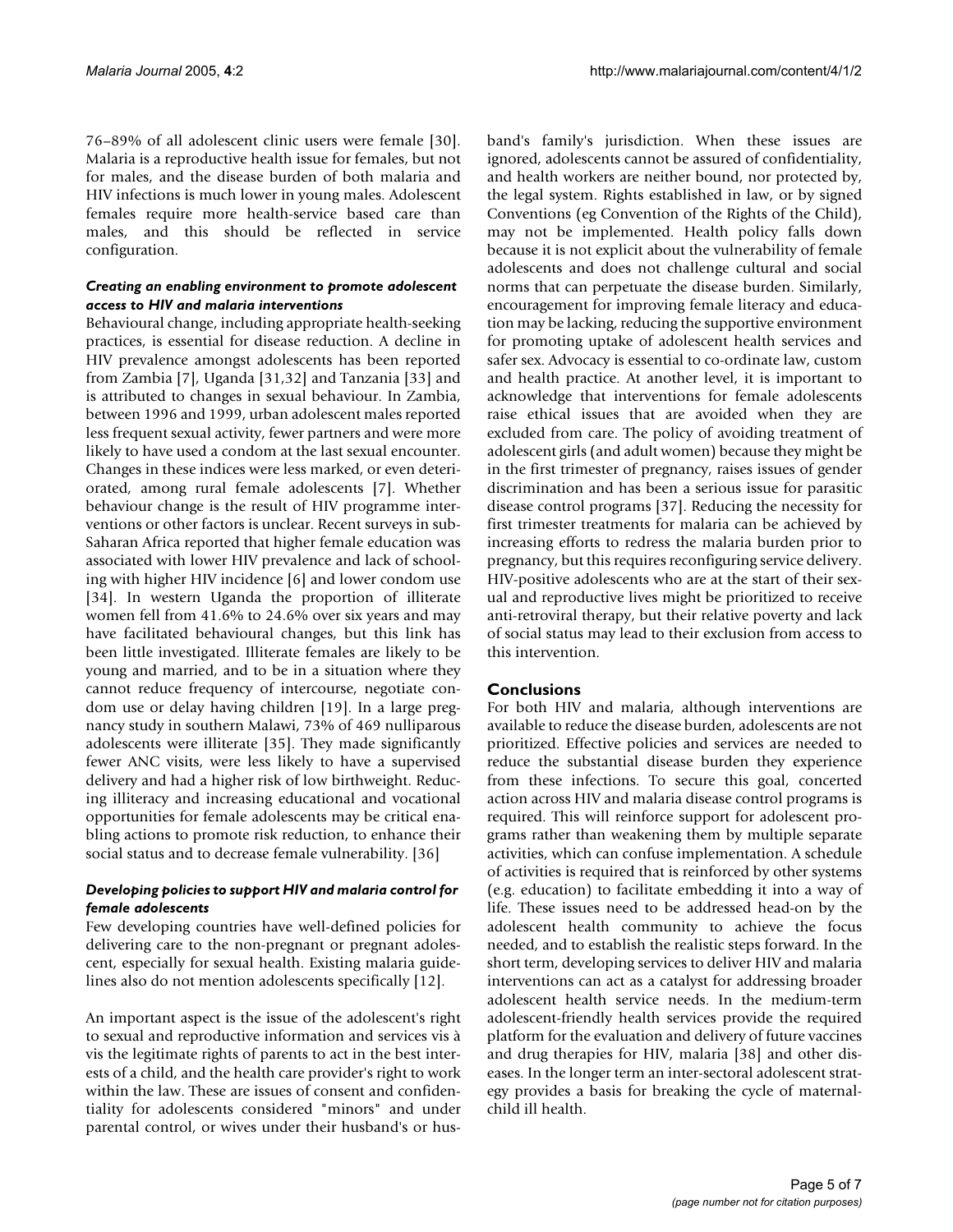#### **Authors' Contributions**

Both authors made substantial contributions to the analysis, interpretation, drafting and revision of this article. Both have agreed to authorship.

### **Acknowledgements**

L. Brabin is funded by the Max Elstein Trust. Dr. F. Verhoeff provided unpublished data. B. Brabin has contributed to this review as a member of the PREMA-EU Concerted Action on Malaria and Anaemia Control in Pregnancy (European Commission Research Directorate General, Fifth Framework. Contract: PREMA-EU-ICAL-CT-111012).

### **References**

- 1. United Nations Population Fund: *State of World Population 2003. Making one billion count: investing in adolescent health and rights. New York* 2003.
- 2. World Health Organization: *A Picture of Health. WHO/FHE/ADH/ 95.14. Geneva* 1995.
- 3. World Health Organization: *Malaria and HIV/AIDS interactions and implications. Conclusions of a technical consultation. WHO/HIV/2004.08. Geneva* 2004 [[http://mosquito.who.int/malariacontrol\]](http://mosquito.who.int/malariacontrol).
- 4. Brabin BJ: **[An analysis of malaria in pregnancy in Africa.](http://www.ncbi.nlm.nih.gov/entrez/query.fcgi?cmd=Retrieve&db=PubMed&dopt=Abstract&list_uids=6370484)** *Bull World Health Organ* 1983, **61:**1005-1016.
- 5. Molyneux DH, Nantulya VM: **[Linking disease control pro](http://www.ncbi.nlm.nih.gov/entrez/query.fcgi?cmd=Retrieve&db=PubMed&dopt=Abstract&list_uids=14711749)[grammes in rural Africa: a pro-poor strategy to reach Abuja](http://www.ncbi.nlm.nih.gov/entrez/query.fcgi?cmd=Retrieve&db=PubMed&dopt=Abstract&list_uids=14711749) [targets and millenium development goals.](http://www.ncbi.nlm.nih.gov/entrez/query.fcgi?cmd=Retrieve&db=PubMed&dopt=Abstract&list_uids=14711749)** *BMJ* 2004, **328:**1129-1132.
- 6. Crampin AC, Ngwira JR, Bagrey MM, Mwaungulu FD, Pönnighaus JM, Warndorff DK, Fine PEM: **[Trends and measurement of HIV](http://www.ncbi.nlm.nih.gov/entrez/query.fcgi?cmd=Retrieve&db=PubMed&dopt=Abstract&list_uids=12891068) [prevalence in northern Malawi.](http://www.ncbi.nlm.nih.gov/entrez/query.fcgi?cmd=Retrieve&db=PubMed&dopt=Abstract&list_uids=12891068)** *AIDS* 2003, **17:**1817-1825.
- 7. Fylkesnes K, Musonda RM, Sichone M, Ndhlovu Z, Tembo F, Monze M: **[Declining HIV prevalence and risk behaviours in Zambia:](http://www.ncbi.nlm.nih.gov/entrez/query.fcgi?cmd=Retrieve&db=PubMed&dopt=Abstract&list_uids=11399963) [evidence from surveillance and population-based surveys.](http://www.ncbi.nlm.nih.gov/entrez/query.fcgi?cmd=Retrieve&db=PubMed&dopt=Abstract&list_uids=11399963)** *AIDS* 2001, **15:**907-916.
- 8. Gregson S, Nyamukapa CA, Garnett GP, Mason PR, Zhuwau T, Caraë'l M, Chandiwana SK, Anderson RM: **[Sexual mixing patterns](http://www.ncbi.nlm.nih.gov/entrez/query.fcgi?cmd=Retrieve&db=PubMed&dopt=Abstract&list_uids=12057552) [and sex-differentials in teenage exposure to HIV infection in](http://www.ncbi.nlm.nih.gov/entrez/query.fcgi?cmd=Retrieve&db=PubMed&dopt=Abstract&list_uids=12057552) [rural Zimbabwe.](http://www.ncbi.nlm.nih.gov/entrez/query.fcgi?cmd=Retrieve&db=PubMed&dopt=Abstract&list_uids=12057552)** *Lancet* 2002, **359:**1896-1903.
- 9. Kelly RJ, Gray RH, Sewankambo NK, Serwadda D, Wabwire-Mangen F, Lutalo T, Wawer M: **[Age differences in sexual partners and](http://www.ncbi.nlm.nih.gov/entrez/query.fcgi?cmd=Retrieve&db=PubMed&dopt=Abstract&list_uids=12640205) [risk of HIV-1 infection in rural Uganda.](http://www.ncbi.nlm.nih.gov/entrez/query.fcgi?cmd=Retrieve&db=PubMed&dopt=Abstract&list_uids=12640205)** *J Acquir Immune Defic Syndr* 2003, **32:**446-451.
- 10. Glynn JR, Caraël M, Auvert B, Kahindo M, Chege J, Musonda R, Kaona F, Buvé A, the Study Group on the Heterogeneity of HIV epidemics in African Cities: **[Why do young women have a much higher](http://www.ncbi.nlm.nih.gov/entrez/query.fcgi?cmd=Retrieve&db=PubMed&dopt=Abstract&list_uids=11686466) [prevalence of HIV than young men? A study in Kisumu,](http://www.ncbi.nlm.nih.gov/entrez/query.fcgi?cmd=Retrieve&db=PubMed&dopt=Abstract&list_uids=11686466) [Kenya and Ndola, Zambia.](http://www.ncbi.nlm.nih.gov/entrez/query.fcgi?cmd=Retrieve&db=PubMed&dopt=Abstract&list_uids=11686466)** *AIDS* 2001, **15(Suppl 4):**S51-S60.
- 11. Brabin L: **[Interactions of the female hormonal environment,](http://www.ncbi.nlm.nih.gov/entrez/query.fcgi?cmd=Retrieve&db=PubMed&dopt=Abstract&list_uids=12055029) [susceptibility to viral infections and disease progression.](http://www.ncbi.nlm.nih.gov/entrez/query.fcgi?cmd=Retrieve&db=PubMed&dopt=Abstract&list_uids=12055029)** *AIDS Patient Care and STDs* 2002, **16:**211-224.
- 12. Lalloo D: **Malaria in adolescence. Issues in Adolescence and Development.** In *Department of Child and Adolescent Health and Development* WHO, Geneva; 2004.
- 13. Snow RW, Craig M, Deichmann U, Marsh K: **[Estimating mortality,](http://www.ncbi.nlm.nih.gov/entrez/query.fcgi?cmd=Retrieve&db=PubMed&dopt=Abstract&list_uids=10516785) [morbidity and disability due to malaria among Africa's non](http://www.ncbi.nlm.nih.gov/entrez/query.fcgi?cmd=Retrieve&db=PubMed&dopt=Abstract&list_uids=10516785)[pregnant population.](http://www.ncbi.nlm.nih.gov/entrez/query.fcgi?cmd=Retrieve&db=PubMed&dopt=Abstract&list_uids=10516785)** *Bull World Health Organ* 1999, **77:**624-640.
- 14. Leenstra T, Phillips-Howard PA, Kariuki SK, Hawley WA, Allaii J, Rosen DH, Oloo AJ, Nahlen BL, Kager PA, ter Kuile FO: **[Permeth](http://www.ncbi.nlm.nih.gov/entrez/query.fcgi?cmd=Retrieve&db=PubMed&dopt=Abstract&list_uids=12749490)[rin-treated bednets in the prevention of malaria and anae](http://www.ncbi.nlm.nih.gov/entrez/query.fcgi?cmd=Retrieve&db=PubMed&dopt=Abstract&list_uids=12749490)[mia in adolescent schoolgirls in western Kenya.](http://www.ncbi.nlm.nih.gov/entrez/query.fcgi?cmd=Retrieve&db=PubMed&dopt=Abstract&list_uids=12749490)** *Am J Trop Med Hyg* 2003, **68:**86-93.
- 15. Staalsoe T, Shulman CE, Bulmer JN, Kawuondo K, Marsh K, Hviid L: **Variant surface antigen-specific IgG and protection against clinical consequences of pregnancy-associated** *Plasmodium falciparum* **[malaria.](http://www.ncbi.nlm.nih.gov/entrez/query.fcgi?cmd=Retrieve&db=PubMed&dopt=Abstract&list_uids=14751701)** *Lancet* 2004, **363:**283-289.
- 16. Brabin BJ, Kalanda BF, Verhoeff FH, Chimsuku L, Broadhead RL: **Risk factors for foetal anaemia in a malarious area of Malawi.** *Ann Trop Paed* 2004, **24:**311-321.
- 17. Steketee RW, Wirma JJ, Bloland PB, Chilima B, Mermin JH, Chitsulo L, Breman JG: **Impairment of a pregnant woman's acquired ability to limit** *Plasmodium falciparum* **by infection with**

**human immunodeficiency virus type-1.** *Am J Trop Med Hyg* 1996, **55(Suppl 1):**42-49.

- 18. Verhoeff FH, Brabin BJ, Hart CA, Chimsuku L, Kazembe P, Broadhead R: **[Increased prevalence of malaria in HIV infected pregnant](http://www.ncbi.nlm.nih.gov/entrez/query.fcgi?cmd=Retrieve&db=PubMed&dopt=Abstract&list_uids=10203167) [women and its implications for malaria control.](http://www.ncbi.nlm.nih.gov/entrez/query.fcgi?cmd=Retrieve&db=PubMed&dopt=Abstract&list_uids=10203167)** *Trop Med Int Health* 1999, **4:**5-12.
- 19. WHO/UNFPA/Population Council: *Technical Consultation on Married Adolescents. Geneva* 2003. [Preliminary Report available at [http://](http://www.who.int/child-adolescent-health/New_Publications/NEWS/NEWS_30/Background_MA.pdf) [www.who.int/child-adolescent-health/New\\_Publications/NEWS/](http://www.who.int/child-adolescent-health/New_Publications/NEWS/NEWS_30/Background_MA.pdf) NEWS 30/Background MA.pdf
- 20. Harrison KA, Fleming AF, Briggs ND, Rossiter CE: **Growth during pregnancy in Nigerian teenage primigravidae.** *Br J Obstet Gynaecol* 1985:32-39.
- 21. Shulman C, Dorman EK, Cutts F, Kawuonodo K, Bulmer JN, Peshu B, Marsh K: **[Intermittent sulphadoxine-pyrimethamine to pre](http://www.ncbi.nlm.nih.gov/entrez/query.fcgi?cmd=Retrieve&db=PubMed&dopt=Abstract&list_uids=10030329)[vent severe anaemia secondary to malaria in pregnancy – a](http://www.ncbi.nlm.nih.gov/entrez/query.fcgi?cmd=Retrieve&db=PubMed&dopt=Abstract&list_uids=10030329) [randomized placebo-controlled trial.](http://www.ncbi.nlm.nih.gov/entrez/query.fcgi?cmd=Retrieve&db=PubMed&dopt=Abstract&list_uids=10030329)** *Lancet* 1999, **353:**632-636.
- 22. Parise ME, Ayisi JG, Nahlen B, Schultz LJ, Roberts JM, Misore A, Muga R, Oloo AJ, Steketee RW: **[Efficacy of sulfadoxine-pyrimeth](http://www.ncbi.nlm.nih.gov/entrez/query.fcgi?cmd=Retrieve&db=PubMed&dopt=Abstract&list_uids=9840604)amine for prevention of placental malaria in an area of [Kenya with a high prevalence of malaria and human](http://www.ncbi.nlm.nih.gov/entrez/query.fcgi?cmd=Retrieve&db=PubMed&dopt=Abstract&list_uids=9840604) [immunodeficiency.](http://www.ncbi.nlm.nih.gov/entrez/query.fcgi?cmd=Retrieve&db=PubMed&dopt=Abstract&list_uids=9840604)** *Am J Trop Med Hyg* 1998, **59:**813-822.
- 23. White T, Clode S, Gaunt I, Ward S, Powell C, Clark I: **Developmental toxicity of the antimalarial artesunate in rats and rabbits. [abstract].** [\[http://www.teratology.org/meetings/2004/ts2004.htm\]](http://www.teratology.org/meetings/2004/ts2004.htm).
- 24. Ter Kuile FO, Terlouw DJ, Phillips-Howard PA, Hawley WA, Friedman JF, Kariuki SK, Ping Shi YA, Kolczuk MS, Lai AA, Vulule JM, Nahlen BL: **[Reduction of malaria during pregnancy by per](http://www.ncbi.nlm.nih.gov/entrez/query.fcgi?cmd=Retrieve&db=PubMed&dopt=Abstract&list_uids=12749486)[methrin-treated bednets in an area of intense perennial](http://www.ncbi.nlm.nih.gov/entrez/query.fcgi?cmd=Retrieve&db=PubMed&dopt=Abstract&list_uids=12749486) [malaria transmission in western Kenya.](http://www.ncbi.nlm.nih.gov/entrez/query.fcgi?cmd=Retrieve&db=PubMed&dopt=Abstract&list_uids=12749486)** *Am J Trop Med Hyg* 2003, **68:**50-60.
- 25. Kristin N, Mmari PH, Magnani RJ: **Does making clinic-based reproductive health services youth-friendly increase service use by adolescents? Evidence from Lusaka, Zambia.** *J Adolesc Hlt* 2003, **33:**259-270.
- 26. World Health Organization: *Strengthening the provision of adolescentfriendly health services to meet the health and development needs of adolescents in Africa. Harare, Zimbabwe, 17–21 October, 2000. WHO/FCH/ CAH/01.16. Geneva* 2001.
- 27. World Health Organization: *Adolescent Friendly Health Services. An Agenda for Change. WHO/FCH/CAH/012.18. Geneva* 2002.
- 28. Dickson-Tetteh K, Pettifor A, Moleko W: **Working with public sector clinics to provide adolescent-friendly services in South Africa.** *Reproductive Health Matters* 2001, **19:**160-168.
- 29. World Health Organization: *What about boys? A literature review on the health and development of adolescent boys. WHO/FCH/CAH/00.7. Geneva* 2000.
- 30. Glover E, Erulkar A, Nerquaye-Teteh J: **Youth centres in Ghana.** *Population Council and Planned Parenthood Association of Ghana. Accra* 1998.
- 31. Asiimwe-Okiror G, Opio AA, Musinguzi J, Madraa E, Tembo G, Caraël M: **Change in sexual behaviour and decline in HIV infection among young pregnant women in urban Uganda.** *AIDS* 1997, **11:**1157-1163.
- Kilian AHD, Gregson S, Ndyanabangi B, Walasuga K, Kipp W, Sahlmüller G, Garnett G, Asiimwe-Okiror G, Kabagambe G, Weis P, von Sonnenburg F: **[Reductions in risk behaviour provide the most](http://www.ncbi.nlm.nih.gov/entrez/query.fcgi?cmd=Retrieve&db=PubMed&dopt=Abstract&list_uids=10199230) [consistent explanation for declining HIV-1 prevalence in](http://www.ncbi.nlm.nih.gov/entrez/query.fcgi?cmd=Retrieve&db=PubMed&dopt=Abstract&list_uids=10199230) [Uganda.](http://www.ncbi.nlm.nih.gov/entrez/query.fcgi?cmd=Retrieve&db=PubMed&dopt=Abstract&list_uids=10199230)** *AIDS* 1999, **13:**391-398.
- Kwesigabo G, Killewo JZJ, Urassa W, Mbena E, Mhalu F, Lugalla JL, Godoy C, Biberfeld G, Emmelu M, Wall S, Sandstrom A: **[Decline in](http://www.ncbi.nlm.nih.gov/entrez/query.fcgi?cmd=Retrieve&db=PubMed&dopt=Abstract&list_uids=10866234) [the prevalence of HIV-1 infection in young women in the](http://www.ncbi.nlm.nih.gov/entrez/query.fcgi?cmd=Retrieve&db=PubMed&dopt=Abstract&list_uids=10866234) [Kagera region of Tanzania.](http://www.ncbi.nlm.nih.gov/entrez/query.fcgi?cmd=Retrieve&db=PubMed&dopt=Abstract&list_uids=10866234)** *J Acquir Immune Defic Syndr* 2000, **23:**410-417.
- 34. Lagarde E, Caraël M, Glynn JR, Kanhonou L, Abega S-C, Kahindo M, Musonda R, Auvert B, Buvé A: **[Educational level is associated](http://www.ncbi.nlm.nih.gov/entrez/query.fcgi?cmd=Retrieve&db=PubMed&dopt=Abstract&list_uids=11504961) [with condom use within non-spousal partnerships in four cit](http://www.ncbi.nlm.nih.gov/entrez/query.fcgi?cmd=Retrieve&db=PubMed&dopt=Abstract&list_uids=11504961)[ies of sub-Saharan Africa.](http://www.ncbi.nlm.nih.gov/entrez/query.fcgi?cmd=Retrieve&db=PubMed&dopt=Abstract&list_uids=11504961)** *AIDS* 2001, **15:**1399-1408.
- 35. Brabin L, Verhoeff FH, Kazembe P, Brabin BJ, Chimsuku L, Broadhead R: **[Improving antenatal care for pregnant adolescents in](http://www.ncbi.nlm.nih.gov/entrez/query.fcgi?cmd=Retrieve&db=PubMed&dopt=Abstract&list_uids=9598948) [southern Malawi.](http://www.ncbi.nlm.nih.gov/entrez/query.fcgi?cmd=Retrieve&db=PubMed&dopt=Abstract&list_uids=9598948)** *Acta Obstet Gynecol Scand* 1998, **77:**402-409.
- 36. Hogg A, Mkwiza B, Mlanga S, Broadhead R, Brabin L: **Finding a curriculum that works under trees.** *Development in Practice* in press.
- 37. World Health Organization: *Report of the WHO Informal Consultation of the use ofpraziquantel during pregnancy/lactation and albendazole/*